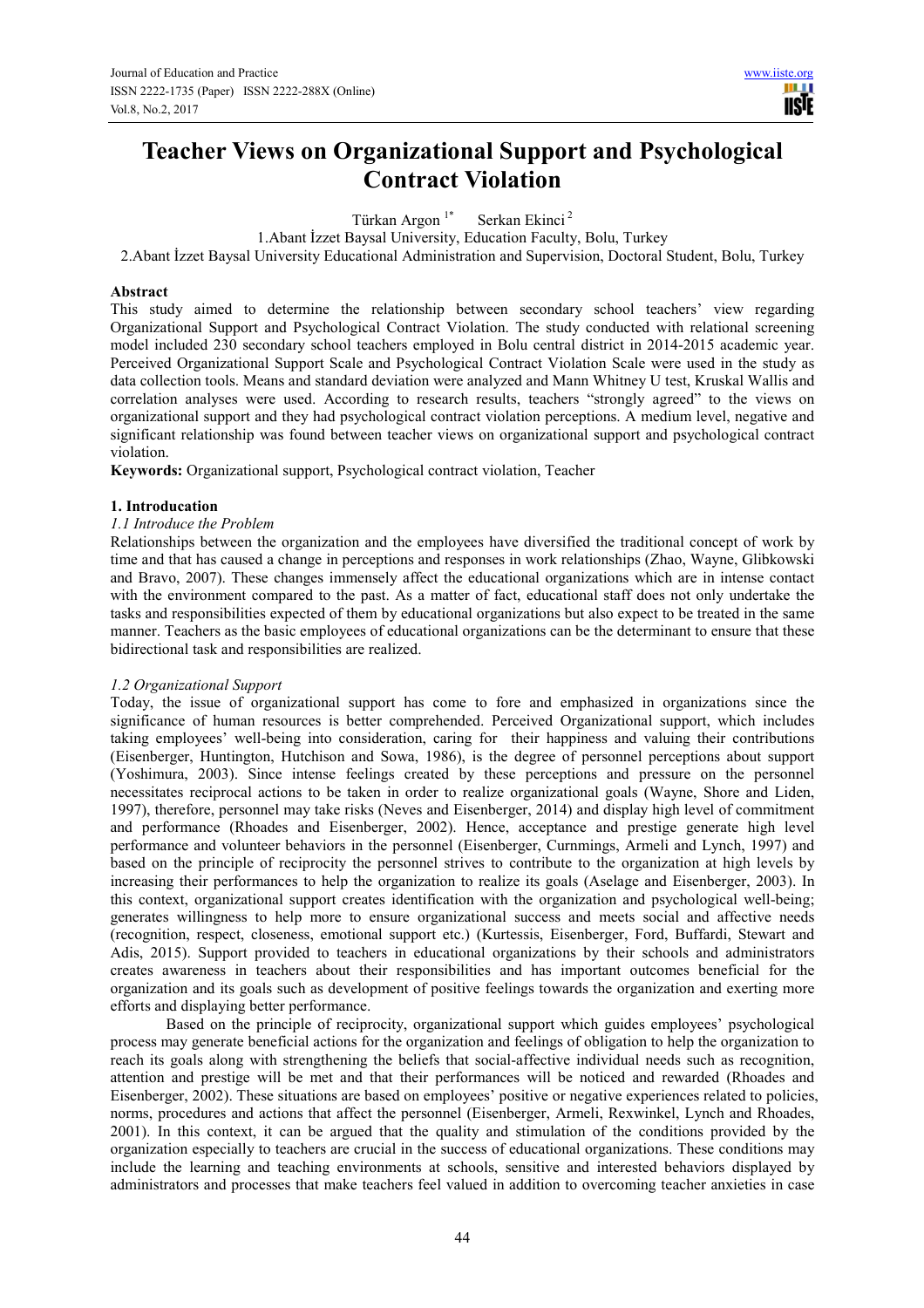of problems. Because the employees with high organizational support perceptions believe that they can take risks without fear of exploitation (Rousseau, Sitkin, Burt and Camerer, 1998); and trust their organizations more (Kurtessis et. al., 2015).

Organizational Support, shaped by the experiences of the organization as a result of voluntary work as opposed to external pressures (union agreements, health and safety legislations of the government, etc.) (Kalağan, 2009), is based on general judgments created towards the organization according to the degree of valuing employee efforts and caring for their happiness (Eisenberger et. al., 1986). Organizational support foresees that employees react and respond according to the degree of perceived organizational support (Coyle-Shapiro and Conway, 2005). In this concept, reciprocity is not taken in the sense it used in social change theory, but emphasizes personal development processes (Kurtessis et. al., 2015). Therefore, it emphasizes teachers' conscious and willing efforts in self-development rather than efforts caused by organizational pressures based on obligation on a reciprocal basis.

Teacher awareness about their roles, tasks and responsibilities is a desired and expected condition but it is not rational to believe that it will develop on its own and without any support. As it is the case everywhere that the human element is present, giving the teachers insufficient value and importance at schools may reflect negatively on their actions that are important for the goals of the organization. Teachers may have different needs and thoughts like all human beings and it may not always be possible to meet all these needs fully due to the limitations of the school resources. Hence, it is necessary to meet teacher expectations reasonably so as not to cause unease and reluctance. It should be known that offering quality educational services is based on composed and tranquil teachers and the quality of the conditions that ensure individual satisfaction. In short, there is a significant relationship between behavior types related to positive orientation, psychological well-being and high performance of employees -who are important and beneficial to the organization- and perceived organizational support (Kurtessis et. al., 2015). Perceived organizational support will facilitate the display of goal oriented and effective behaviors by teachers who know that they are important and valued at their schools.

## *1.3 Psychological Contract Violation*

Even when there is no written contract between the employee and the management, there is a psychologically meritable contract, formed by some obligations and social norms, which is the psychological contract that expresses reciprocal commitment of the parties (İşçi, 2010). This contract is generated in relation to individual perceptions on organization-employee relationships. Just like organizations expect employees to undertake their responsibilities, they are also expected to present their responsibilities when the employees show responsibility (Doğan and Demiral, 2009). This reciprocal situation helps generate individual beliefs based on the relationships between the employee and the organization (Rousseau, 1989). This process that develops and experienced between the employee and the organization is defined as the psychological contract. In general terms, psychological contract is an indirect contract that is based on the foundation of reciprocity, is not mentioned but formed by expectation and assumes that the norms will be followed by both parties (İyigün and Çetin, 2012). However, this does not mean that both parties have the same comprehension; instead it is believed that they may have similar interpretations (Robinson and Rousseau, 1994). Hence, a gap is perceived in the contract after comparing whether both parties undertake their share of responsibilities (Morrison and Robinson, 1997). This gap or distinction which can be determinant in contract violations may be caused by unclear expectations of the parties or by insufficient information received by them or it may be generated by beliefs that it would not be right to talk about some expectations as a result of the cultural structure (İyigün, 2011).

Psychological contract violation is a process between the employee and the organization resulting from perceptions related to defaults in undertaking directly or indirectly assumed responsibilities by one of the parties (Robinson and Rousseau, 1994). This situation refers to conditions in which one of the parties does not fulfill their obligations or meets the expectations insufficiently (Morrison and Robinson, 1997) and the affective reaction process that follows (Shore and Tetrick 1994; Zhao et. al., 2007). Hence, violation is explained as the situation born out of unmet expectations or perceptions of inequality (Robinson and Rousseau, 1994). Psychological Contract Violation, regarded as one of the basic tools to understand how psychological contracts affect employees' emotions, attitudes and behaviors (Lo and Aryee, 2003; Conway and Briner, 2005; Morrison and Robinson, 1997), occurs when one of the parties perceives the other party as unsuccessful in fulfilling the promised obligations (Robinson and Rousseau, 1994) and reflects employees' feelings of anger and betrayal when the obligations are not met (Şahin, 2010). In other words, psychological contract violation is the cognition on the part of the employee regarding the lack of fulfillment by the organization in return for the employee contributions in the framework of the psychological contract between the employee and the organization (Morrison and Robinson, 1997). It refers to subjective perceptions and interpretations regarding the lack of organizational fulfillment resulting from this cognitive interpretation (Rousseau 1989). However, by definition, violation also includes affective experiences although it occurs as a result of cognitive interpretation (Morrison and Robinson, 1997). Employees that affiliate with the organization choose to do so with many expectations but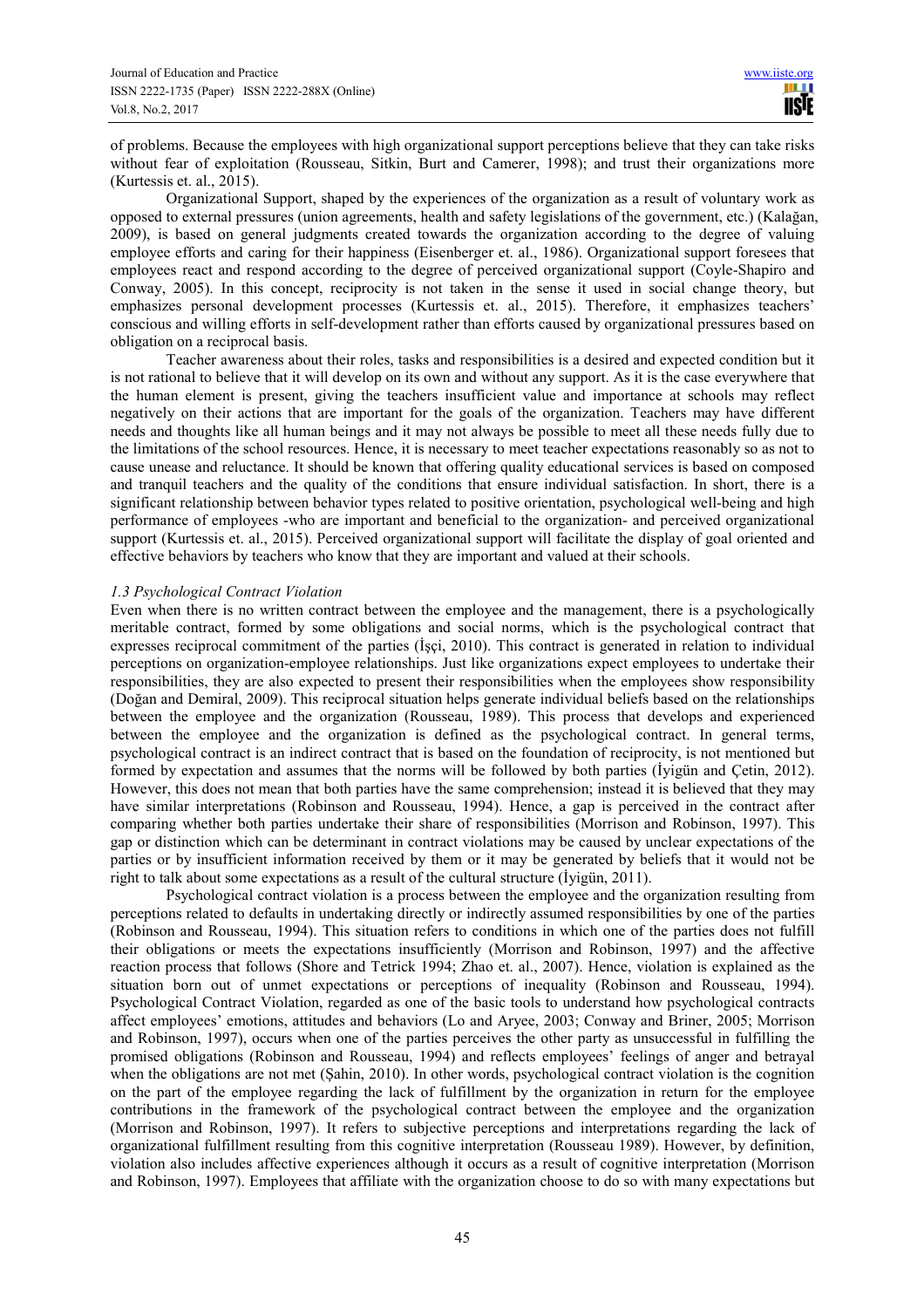unfortunately it is not possible to meet all their expectations (Rousseau, 1990). Psychological contract violation that develops as a result of feelings of unfulfilled expectations by one of the parties or feelings of receiving less than what has been promised (İyigün, 2011) refer to situations in which promises made to the employees are not kept (Conway and Briner, 2002) and reflects strong affective experiences as well (Morrison and Robinson, 1997). When psychological contract violation is considered in terms of the teaching profession, it is seen that although there are preset conditions (pay, work hours, retirement conditions etc.) in the profession, there are still individual expectations and requests by the executors of the profession towards educational organizations. Even though these expectations and requests are realistic and justified demands, they may not always be met due to the limited resources of educational organizations. However, this should not be posed as a fully valid rational when considering psychological contract violation. Therefore, under any circumstances, organizations should take the individual nature of psychological contract violation into consideration and should fulfill their responsibilities with good will and decisiveness in order to decrease the feelings of being wronged experienced by the employees (Paillé, 2015). At this point, what is important for educational organizations and especially for schools is the necessity to meet the expectations and needs of the teachers that will affect their performances. In this context, it will be possible for teachers with have critical roles in educating the society to fulfill their responsibilities without the anxiety whether they will be supported in times of need and whether their organizations will stand by them in the whole process from their candidacy until retirement and it won't be left to chance.

## *1.4 The Relationship between Organizational Support and Psychological Contract Violation*

Perceived organizational support is a type of psychological contract that the employee makes with the organization (Aselage and Eisenberger, 2003) and ensures that the employees feel safe and supported by their organizations (Özdevecioğlu, 2003). Organizations that provide support feel proud with their employees, value them sufficiently and exert efforts to meet their needs (Özbek and Kosa, 2009). Employees who receive extensive support from their organizations are more inclined to display behaviors that will benefit their organizations (Eisenberger et. al., 1986). Since organizational support generates individual perceptions towards organizational actions regardless of whether promises made directly or indirectly are kept or not, it provides insights about reciprocal action from the employees based on their perceived organizational support levels (Coyle-Shapiro and Conway, 2005). When the organization cares for its employees and values their contribution, the employees think that organizational support is high (Suazo and Turnley, 2010) and tend to commit to their organizations affectively (Neves and Eisenberger, 2014). In this sense, organizational support has a central role in the relationships between the employee and the organization and it significantly influences the increase of positive orientation and well-being of the employees (Kurtessis et. al., 2015).

Psychological Contract Violation brings negative states in organizations out in the open such as feelings of deception, significant psychological problems and feelings of anger, injustice and unfairness (Morrison and Robinson, 1997). Skeptical approaches by the employees towards the organization and their beliefs that promises are not kept may cause outcomes such as loss of energy, insensitivity towards their service fields and feelings of inadequacy which are dangerous to individual and organizational actions (Üçok and Torun, 2014). In addition, psychological contract violation is negatively associated with job satisfaction and positively related with intentions to leave employment and turnover (Robinson and Rousseau, 1994). In this context, limited organizational resources and inability to meet employee needs due to limitations may result in psychological contract violation. However, psychological contract violation perceptions will be minimized with the support provided for employees.

While fulfilling the responsibilities in the framework of psychological contract will ensure that employees are satisfied, will work harder and more willingly and show more commitment to their organizations (Büyükyılmaz and Çakmak, 2015), violation of the psychological contract by the organization will negatively affect organizational elements such as job satisfaction, organizational commitment, organizational trust, job performance, intentions to leave employment and organizational citizenship (Suazo, 2009; Zhao et. al., 2007). In short, when psychological contract and organizational support are ensured, the employees positively assess the work relationships with the organization (Coyle-Shapiro and Conway, 2005), it will be possible to commit more emotionally when they feel organizational support is high (Suazo and Turnley, 2010). In this direction, low levels of organizational support provided to teachers at schools will result in increases in their loneliness levels (Karakurt, 2012).

Schools are among the organizations where social interactions and affective aspects are abundant and experienced extensively. Existence of social interactions and affective aspects should not be thought separately from the existence of teachers. Teachers in this process unavoidably undergo many experiences and when these experiences born out of extensive efforts and willingness to achieve success at schools are not positively or negatively evaluated in any sense, teacher performances may decrease. In other words, it should be kept in mind that teachers who exert continuous and unrequited efforts for success may be absorbed in perceptions of having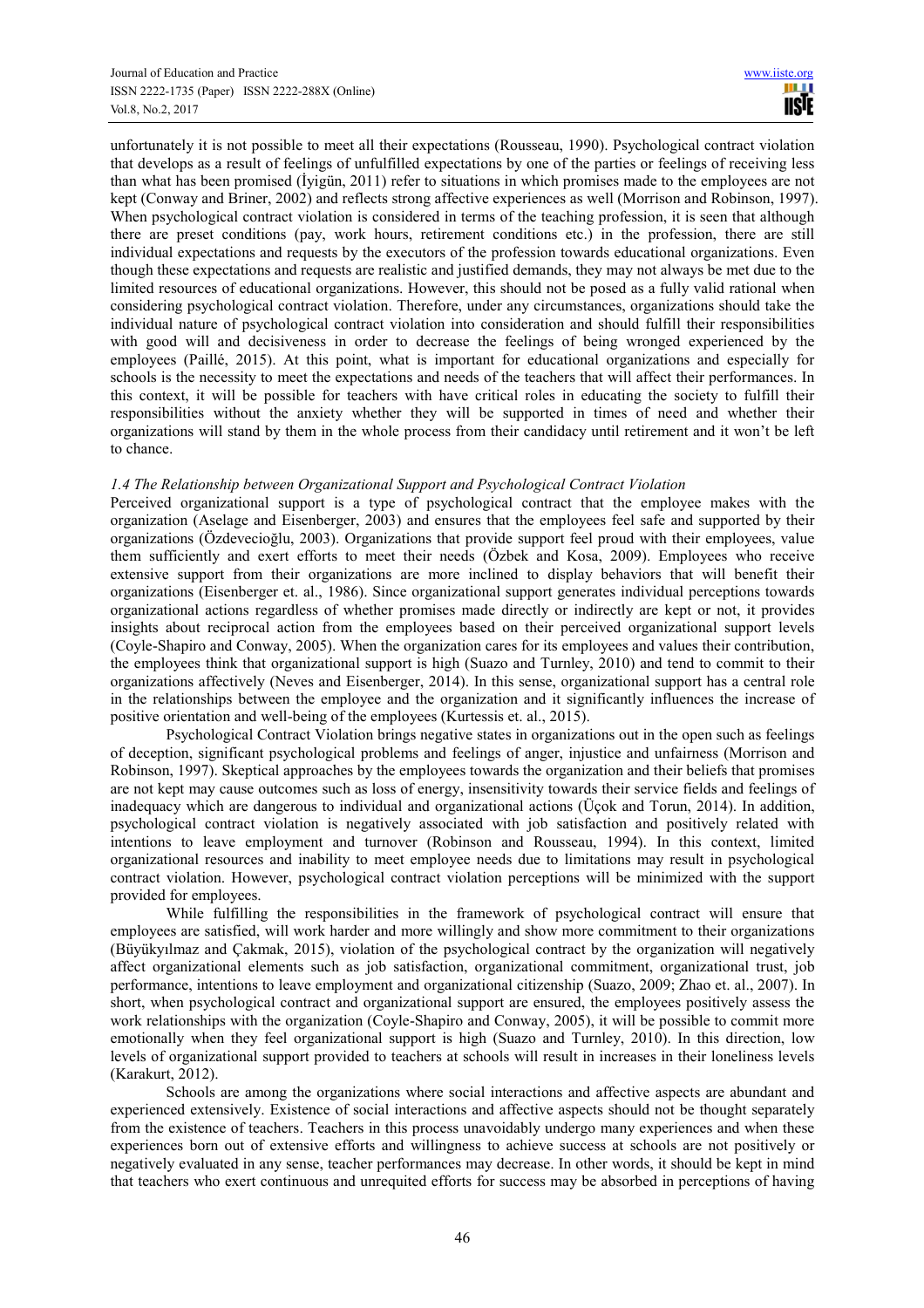wasted all these efforts for nothing after a certain period of time. Teachers who have apprehension in this regard may experience undesired outcomes such as experiencing negative emotions like loss of motivation and loss of meaning associated with their place of employment. Supporting teachers is crucial not to have such negative experiences.

Ensuring teacher development and school achievement, solving problems and meeting requirements is only possible through ongoing support. Random practices about the developments and changes that are experienced may harm teachers' trust towards their schools. As a matter of fact, Kara, Güneş and Aydoğan (2015) reported that organizational support may affect trust. It is also known that fairness has a unique contribution to organizational support and that there is a strong relationship between organizational support and organizational policies (Kurtessis et. al., 2015).

In this context, resolutions related to Psychological Contract Violation will be possible via both individual coping skills and perceived organizational responsiveness (Tomprou, Rousseau and Hansen, 2015). Therefore, awareness of teacher expectations for cooperative, pertinent and solidarist work environments as natural demands and presenting responsive approaches to meet those needs will be realistic approaches for schools. Ore beneficial arrangement for both parties or for the employees to develop the responsibilities in the psychological contract will strengthen the relationship between the violated employee and the organization (Tomprou, Rousseau and Hansen, 2015). Similarly, when the basic personal needs are not sufficiently met, the schools will not be effective or productive.

Examination of the related literature presents ample number of studies on the positive factors related to organizational support; however, the number of studies that focus on the causes of psychological contract violation is limited (Kiewitz, Restubog, Zagenczyk and Hochwarter, 2009). In this context, expecting that psychological contract violation negatively affects employees' support perceptions; this study aimed to display the relationship between organizational support and psychological contract violation. The impact of the results of the process on educational organizations and teachers is thought to be especially significant. This study aimed to present and discuss teachers' views on organizational support and psychological contract violation.

## *1.5 Purpose of the Study*

Current study intended to determine the relationship between Bolu central district secondary school teachers' views on Organizational Support and Psychological Contract Violation. Accordingly, answers were sought to the questions below:

1. What are Bolu central district secondary school teachers' views on Organizational Support and Psychological Contract Violation?

2. Do Bolu central district secondary school teachers' views on Organizational Support and Psychological Contract Violation present significant differences based on demographic characteristics (gender, age, professional seniority and union membership)?

3. Is there a meaningful relationship between Bolu central district secondary school teachers' views on Organizational Support and Psychological Contract Violation?

#### **2. Method**

## *2.1 Research Model*

The study employed the use of relational screening model. Relational screening model is a research model that aims to the presence and/or degree of change between two or more variables (Karasar, 2011).

## *2.2 Universe*

The universe of the study was composed of 230 teachers employed in Bolu central district secondary schools. A total of 539 teachers were employed in Bolu central district secondary schools at the time of the study. All teachers were contacted and voluntary teachers were given the scales to be filled. 230 forms were returned and evaluated. According to Krejcie and Morgan (1970), 226 teachers sufficiently represent 539 teachers.

Personal information for the participating teachers are as follows:19,6% of the teachers were 20-30 years old, 66,5% were 31-40 years old and 13,9% were 41 or older; 50,9% had 1-10 years, 41,3% had 11‐20 years and 7,8% had 21 years or more professional seniority; 88,7% had undergraduate and 11,3% had graduate degrees; 62,2% were female, 37,8% were male; 83% were members of a union while 17% had no union membership.

#### *2.3 Data Collection Tool*

Perceived Organizational Support and Psychological Contract Violation Scales were used in the study as data collection tools. Perceived Organizational Support Scale was developed by Eisenberger, Huntington, Hutchison and Sowa (1986) and adapted to Turkish by Akın (2008) in order to identify teachers' organizational support perceptions. Researchers undertook the reliability and validity studies for the scale and internal consistency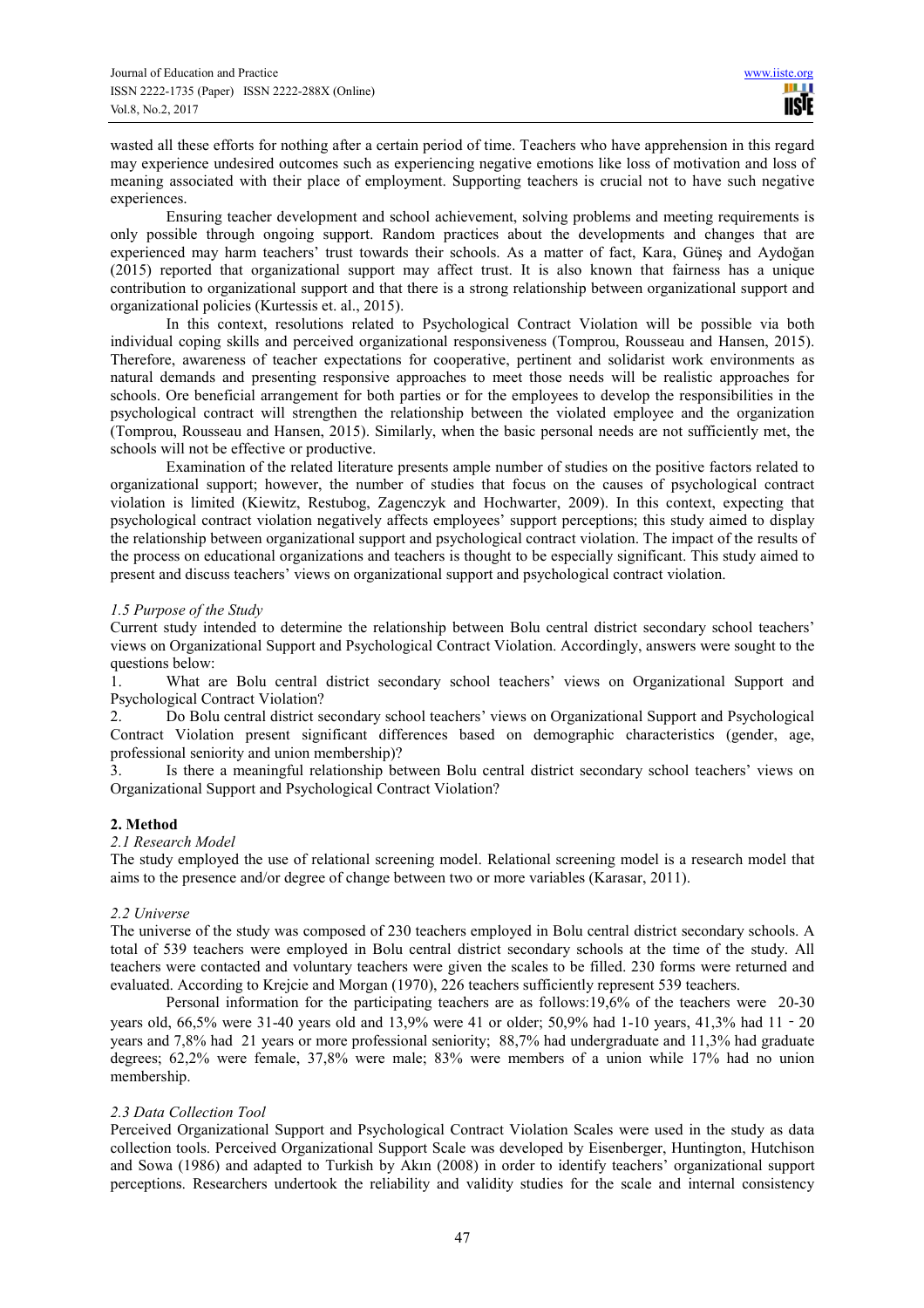coefficient Cronbach Alpha value was found to be .97. Cronbach Alpha value was found to be .93 in the current study for scale reliability. The scale has a single dimension and 36 items with a 16-item short version which was used in the current study. There are 7 items in the scale that are scored in reverse. The scale is a 7-point Likert type ranging from "completely disagree" to "completely agree".

Psychological Contract Violation Scale is a scale whose English version was used by Özkeçeli (2005) and translated to Turkish by İşçi (2010). The scale was used on teachers by Yiğit (2015). The scale includes 32 items and three subscales (nature of work, strong and fair management and payments and opportunities). Cronbach Alpha internal consistency coefficient was identified to be .98 by Yiğit (2015). Current study also identified the reliability of the scale as .98. Scoring ranges from 1 to 6 (1 points to the worst case whereas 6 points to the best case). Differences between scores are calculated to determine the case and degree of psychological contract violation.

# 2.4 *Data Analysis*

SPSS for Windows 20.0 program was used to analyze research data. Prior to analyses and assessments, Kolmogorov-Smirnov test was conducted and it was found that data did not present normal distribution (p>.05). Therefore non-parametric tests were used in the study. Means and standard deviation were used to identify teacher views whereas Mann Whitney U test and Kruskal Wallis H were utilized for personal variables and Spearman's Rho correlation analysis was used to determine the relationship between Psychological Contract Violation and Organizational Support. Level of statistical significance was accepted as ,05.

## **3. Results**

*3.1 Teacher Views on Psychological Contract Violation and Organizational Support* 

Table 1. Descriptive statistics for psychological contract violation and perceived organizational support scales

| Scales and Sub Scales                  |                            |     |      | SS   |
|----------------------------------------|----------------------------|-----|------|------|
|                                        | Nature of work             | 230 | .22  | 1,30 |
| Psychological Contract Violation       | Strong and fair management | 230 | 1.05 | 1,22 |
|                                        | Payments and opportunities | 230 | 1.34 | 1,47 |
|                                        | Total                      | 230 | 1.18 | .24  |
| Perceived Organizational Support Scale |                            | 230 | 5.21 | 1.20 |

According to Table 1, teachers' psychological contract violation sub scales and general mean scores presented the existence of psychological contract violation in secondary schools with the following values: nature of work  $\overline{X}$  =1,22; strong and fair management  $\overline{X}$  =1,05; payments and opportunities  $\overline{X}$  = 1,34 and total  $\overline{X}$  = 1,18. Increases in the scores obtained from teacher views pointed to increases in the level of violation based on the scale that was used (İşçi, 2012). In this context, the highest level of violation was experienced in payments and opportunities followed by nature of work while the lowest level of violation was experienced in strong and fair management.

Examination of teachers' scores related to organizational support showed that teachers "generally agreed" to the items in the scale ( $\overline{X}$  = 5,21). Results indicate that teachers believed that they were provided with high level of organizational support.

*3.2 Teacher Views on Psychological Contract Violation and Organizational Support Based on Personal Characteristics* 

#### *3.2.1 Gender Variable*

Table 2. Mann Whitney U Test results for psychological contract violation scale and perceived organizational support scale scores based on gender

|                                     | Sub dimension                    | Gender | N      | Mean Rank | Rank Sum | U        |       |
|-------------------------------------|----------------------------------|--------|--------|-----------|----------|----------|-------|
| Nature of work<br>Scale             | Female                           | 143    | 123,22 | 17621     | 5116     | $0.024*$ |       |
|                                     | Male                             | 87     | 102,8  | 8944      |          |          |       |
|                                     | Strong and fair                  | Female | 143    | 119,11    | 17033    | 5704     | 0,289 |
|                                     | management                       | Male   | 87     | 109.56    | 9532     |          |       |
| Psychological<br>iolation<br>ontact | Payments and                     | Female | 143    | 119,82    | 17134    | 5603     | 0,205 |
|                                     | opportunities                    | Male   | 87     | 108,4     | 9431     |          |       |
| Total                               | Female                           | 143    | 122,85 | 17567     | 5170     | $0.032*$ |       |
|                                     | Male                             | 87     | 103,43 | 8998      |          |          |       |
|                                     | Perceived Organizational Support | Female | 143    | 112,03    | 16020    | 5724     | 0.31  |
| Scale                               |                                  | Male   | 87     | 121,21    | 10545    |          |       |

 $*_{p<.05}$ 

Teacher views reported in Table 2 demonstrated no significant differences based on gender for strong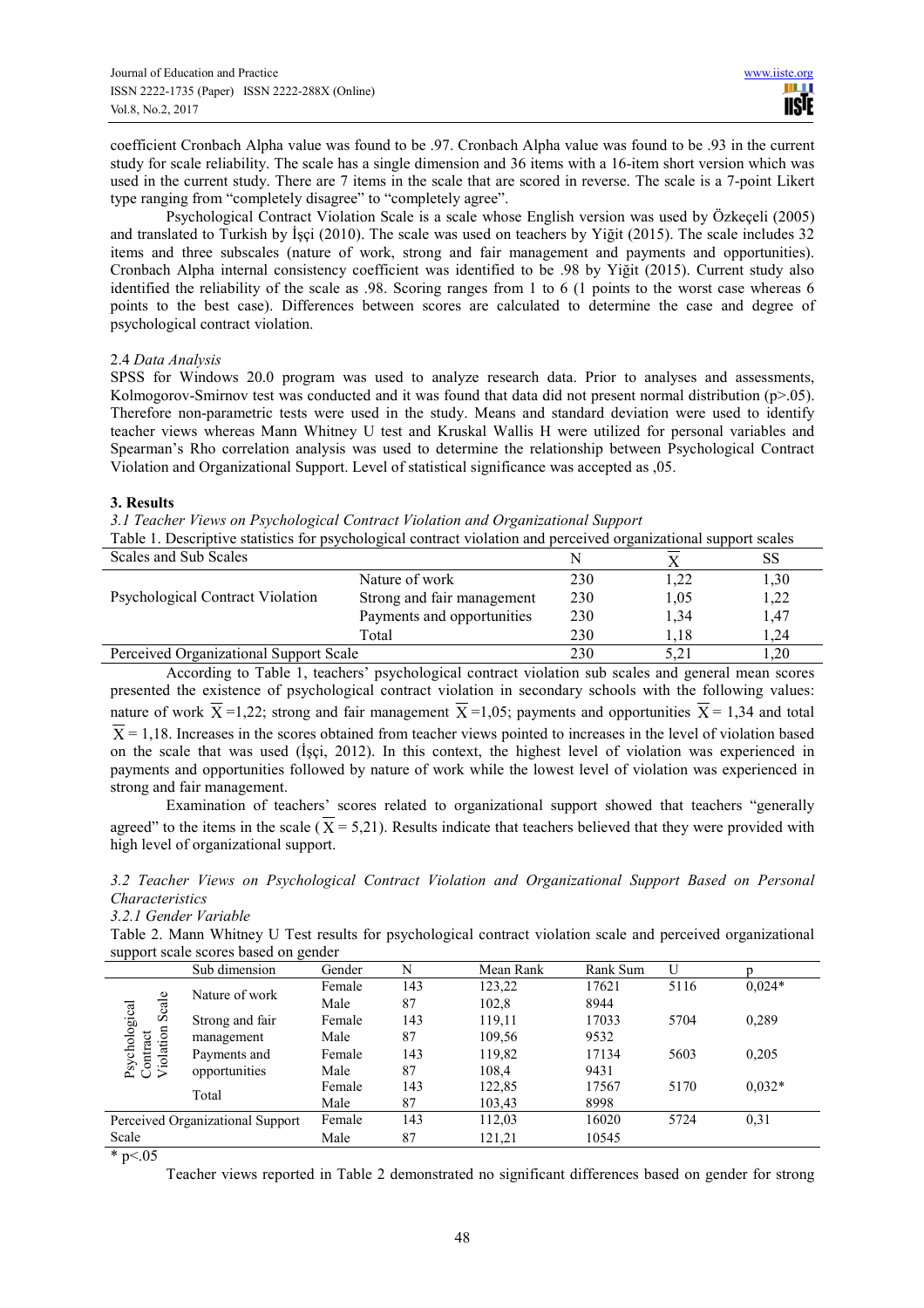and fair management and payments and opportunities subscales of Psychological Contract Violation (U=5704; 5603, p<.05), while a significant difference was observed in nature of work subscale (U=5116, p>.05). Mean ranks showed that female teachers experienced more psychological contract violation in terms of nature of work subscale. In general total, Psychological Contract Violation pointed to a significant difference in terms of gender variable  $(U=5170, p>05)$ ; and the significance was observed to be related to higher level of Psychological Contract Violation experienced by female teachers.

When Perceived Organizational Support Scale was examined in terms of gender variable, no significant differences were found in teacher scores ( $U=5724$ ,  $p<0.05$ ) and that female and male teachers had similar organizational support perceptions.

*3.2.2 Union Membership Variable* 

Table 3. Mann Whitney U Test results for psychological contract violation scale and perceived organizational support scale scores based on union membership

|                          | Sub dimension   | Union<br>Membership | N      | Mean Rank | Rank Sum | U      | p     |
|--------------------------|-----------------|---------------------|--------|-----------|----------|--------|-------|
| Scale<br>Nature of work  | Yes             | 191                 | 115    | 22003     | 3628,5   | 0,799  |       |
|                          |                 | No                  | 39     | 116,97    | 4562     |        |       |
| Psychological            | Strong and fair | Yes                 | 191    | 113,68    | 21712,5  | 3376,5 | 0,355 |
|                          | management      | No                  | 39     | 124,42    | 4852,5   |        |       |
| Violation<br>Contract    | Payments and    | Yes                 | 191    | 115,65    | 22089,5  | 3695,5 | 0,939 |
|                          | opportunities   | No                  | 39     | 114,76    | 4475,5   |        |       |
| Total                    | Yes             | 191                 | 115,2  | 22003     | 3667     | 0,879  |       |
|                          | No              | 39                  | 116,97 | 4562      |          |        |       |
| Perceived Organizational |                 | Yes                 | 191    | 114,07    | 21788    | 3452   | 0,472 |
| <b>Support Scale</b>     |                 | No                  | 39     | 122,49    | 4777     |        |       |

\*  $p < 05$ 

Table 3 showed no significant differences in teacher views related to Psychological Contract Violation in general and its subscales and to Perceived Organizational Support scale based on union membership (p<.05). This finding demonstrated that teachers with or without union membership had similar views on Psychological Contract Violation and Organizational Support.

# *3.2.3 Level of Education Variable*

Table 4**.** Mann Whitney U Test results for psychological contract violation scale and perceived organizational support scale scores based on level of education

|                                                                                | Sub dimension | Level of Education | N          | Mean Rank | Rank Sum | U        |       |
|--------------------------------------------------------------------------------|---------------|--------------------|------------|-----------|----------|----------|-------|
| Nature of work<br>sychological<br>Scal<br>Strong and fair management<br>lation | Undergraduate | 204                | 110,98     | 22640     | 1730     | $0.04*$  |       |
|                                                                                | Graduate      | 26                 | 150,96     | 3925      |          |          |       |
|                                                                                | Undergraduate | 204                | 113,16     | 23084     | 2174     | 0,133    |       |
|                                                                                | Graduate      | 26                 | 133,88     | 3481      |          |          |       |
| ontract<br>ō<br>Payments and opportunities                                     | Undergraduate | 204                | 112,27     | 22904     | 1994     | $0,039*$ |       |
|                                                                                | Graduate      | 26                 | 140.81     | 3661      |          |          |       |
| Total                                                                          | Undergraduate |                    | 204 111,45 | 22735     | 1825     | $0,010*$ |       |
|                                                                                | Graduate      | 26                 | 147,31     | 3830      |          |          |       |
| Perceived Organizational Support Scale                                         |               | Undergraduate      | 204        | 115,62    | 23585,5  | 2628,5   | 0.941 |
|                                                                                |               | Graduate           | 26         | 114.6     | 2979,5   |          |       |

\*  $p < 05$ 

Table 4 presented no significant differences in strong and fair management subscale of Psychological Contract Violation based on level of education  $(U=2174, p<0.65)$ ; significant differences were observed in the scale in general and its other subscales (nature of work and payments and opportunities) based on the level of education variable (U=1825; 1730; 1994,  $p>0.05$ ). Mean ranks demonstrated that teachers with graduate education experienced more psychological contract violation compared to teachers with undergraduate degrees in the scale in general and in the subscales which reported significant differences.

Level of education was not found to generate significant differences in teacher views in Perceived Organizational Support Scale (U=2628,5,  $p<0.05$ ) and it was observed that teachers with undergraduate and graduate degrees had similar perceptions.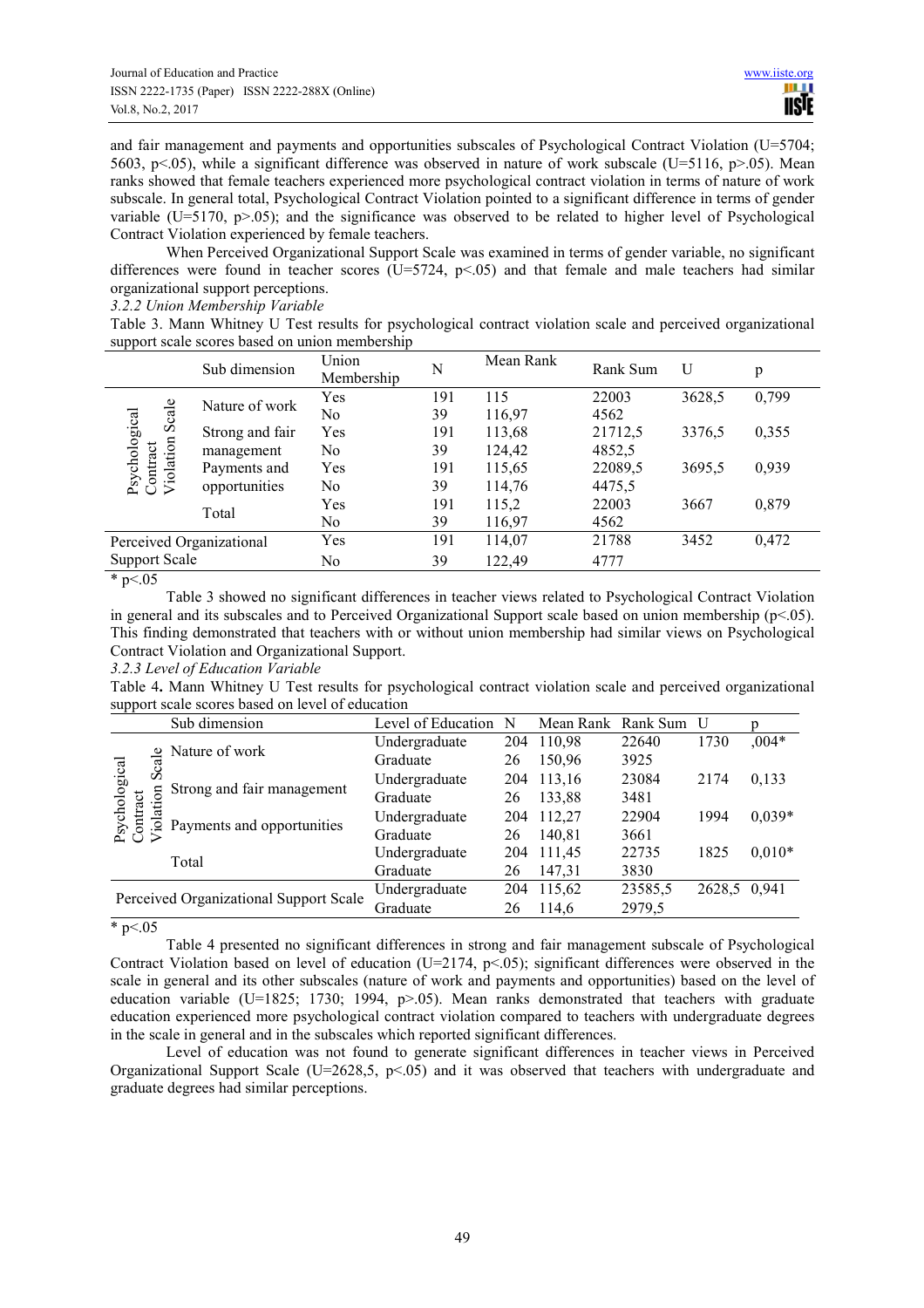# *3.2.4 Age Variable*

Table 5. Kruskal Wallis H Test Results for psychological contract violation scale and perceived organizational support scale scores based on age

|                                                                            | Sub dimension                    | Age                | N      | Mean Rank | Sd             | $\chi^2$ | p     |
|----------------------------------------------------------------------------|----------------------------------|--------------------|--------|-----------|----------------|----------|-------|
|                                                                            |                                  | $20-30$ years      | 45     | 121,78    |                |          |       |
| Contract                                                                   | Nature of work                   | $31-40$ years      | 153    | 118,01    | $\overline{2}$ | 3,7627   | 0,152 |
|                                                                            |                                  | 41 years and older | 32     | 94,69     |                |          |       |
|                                                                            |                                  | $20-30$ years      | 45     | 118,93    |                |          |       |
| Strong and fair<br>Scale<br>Psychological<br>Violation Scale<br>management | $31-40$ years                    | 153                | 116,54 | 2         | 0,8604         | 0,65     |       |
|                                                                            | 41 years and older               | 32                 | 105,7  |           |                |          |       |
|                                                                            |                                  | $20-30$ years      | 45     | 123,79    |                |          |       |
|                                                                            | Payments and<br>opportunities    | $31-40$ years      | 153    | 116,06    | 2              | 2,2169   | 0,33  |
|                                                                            |                                  | 41 years and older | 32     | 101,16    |                |          |       |
|                                                                            |                                  | $20-30$ years      | 45     | 121,92    |                |          |       |
|                                                                            | Total                            | $31-40$ years      | 153    | 117,74    | 2              | 3,4125   | 0,181 |
|                                                                            | 41 years and older               | 32                 | 95,77  |           |                |          |       |
|                                                                            | Perceived Organizational Support | $20-30$ years      | 45     | 100,52    |                |          |       |
| Scale                                                                      |                                  | $31-40$ years      | 153    | 117,75    | 2              | 3,225    | 0,199 |
|                                                                            |                                  | 41 years and older | 32     | 125,81    |                |          |       |

# $*_{p<.05}$

According to the teacher views presented in Table 5, no significant differences existed in Psychological Contract Violation general scale and its subscales based on age variable (respectively  $\chi^2_{(2)}=3,4125; 3,7627;$ 0,8604; 2,2169, p<.05). Therefore, it was demonstrated that teachers in the age ranges of 20-30, 32-40 and 41 and older had similar views on Psychological Contract Violation.

Teacher views on Perceived Organizational Support Scale presented in Table 5 pointed to no significant differences based on age  $(\chi^2_{2})= 3,225, p<0.05$ . It was observed that te4achers in all age ranges had similar views on Bu Organizational Support.

#### *3.2.5 Seniority Variable*

Table 6. Kruskal Wallis H Test results for psychological contract violation scale and perceived organizational support scale scores based on seniority

|                                                                   | Sub dimension            | Seniority           | N      | Mean Rank      | Sd    | $X^2$ | p     |
|-------------------------------------------------------------------|--------------------------|---------------------|--------|----------------|-------|-------|-------|
| Contract                                                          |                          | $1-10$ years        | 117    | 118,53         |       |       |       |
| Nature of work                                                    | $11-20$ years            | 95                  | 118    | $\overline{c}$ | 4,801 | 0,091 |       |
|                                                                   |                          | 21 years and higher | 18     | 82,58          |       |       |       |
|                                                                   |                          | $1-10$ years        | 117    | 117,31         |       |       |       |
| Strong and fair<br>Psychological<br>Violation Scale<br>management | $11-20$ years            | 95                  | 118,31 | $\overline{2}$ | 3,157 | 0,206 |       |
|                                                                   | 21 years and higher      | 18                  | 88,94  |                |       |       |       |
|                                                                   |                          | $1-10$ years        | 117    | 119,51         |       |       |       |
|                                                                   | Payments and             | $11-20$ years       | 95     | 115,43         | 2     | 3,139 | 0,208 |
|                                                                   | opportunities            | 21 years and higher | 18     | 89,81          |       |       |       |
|                                                                   | $1-10$ years             | 117                 | 118,79 |                |       |       |       |
|                                                                   | Total                    | $11-20$ years       | 95     | 117,89         | 2     | 5,133 | 0,77  |
|                                                                   |                          | 21 years and higher | 18     | 81,44          |       |       |       |
|                                                                   |                          | $1-10$ years        | 117    | 112,71         |       |       |       |
|                                                                   | Perceived Organizational | $11-20$ years       | 95     | 115,73         | 2     | 1,379 | 0,502 |
| Support Scale                                                     | 21 years and higher      | 18                  | 132,47 |                |       |       |       |

 $*_{p<.05}$ 

Table 6 pointed to no significant differences in teacher views regarding Psychological Contract Violation in general and its subscales (respectively,  $\chi^2_{(2)}$ = 5,133; 4,801; 3,157; 3,139, p<.05) and Perceived Organizational Support Scale ( $\chi^2_{(2)}$  = 1,379, p<05) based on seniority variable. This finding demonstrated that teachers with 1-10, 11-20 and 21 years and higher seniority had similar views on Psychological Contract Violation and Organizational Support.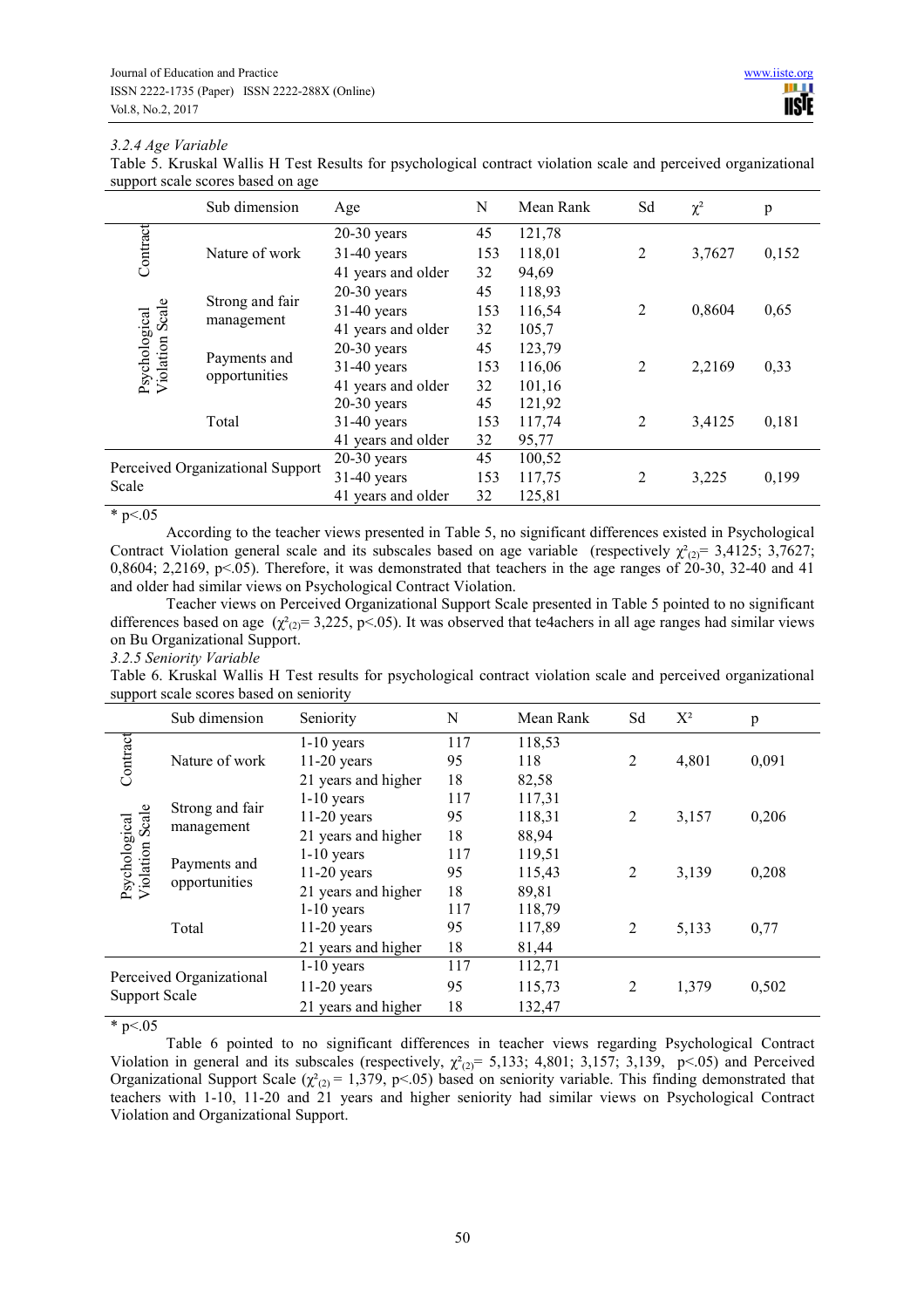| 3.3 The Relationship between Organizational Support and Psychological Contract Violation |  |
|------------------------------------------------------------------------------------------|--|
|------------------------------------------------------------------------------------------|--|

Table 7. Correlation analysis (Spearman's Rho) for the relationship between teacher views on organizational support and psychological contract violation

|                                     | Psychological<br>contract violation | Nature of work | Strong and fair<br>management | Payments and<br>opportunities |  |
|-------------------------------------|-------------------------------------|----------------|-------------------------------|-------------------------------|--|
| Perceived<br>organizational support | $-.349$ <sup>*</sup>                | $-322*$        | $-427$                        | $-0.294*$                     |  |
| $\sim$                              |                                     |                |                               |                               |  |

 $*$  p $< 01$ 

Table 7 reported several relationships between teacher views on psychological contract violation in general and its subscales and organizational support: There were significant moderate relationships between organizational support and psychological contract violation in general (r= -,349; p<.01) and with the subscales of alt nature of work ( $r=$  -,322; p<.01) and strong and fair management ( $r=$  -,427; p<.01) and a low level and negative significant relationship with payments and opportunities subscale  $(r=-0.294; p<0.01)$ . As can be seen, low and moderate level relationships existed between organizational support and psychological contract violation in general and its subscales. Based on these relationships, it can be argued that when teachers' organizational support levels decreased, their psychological contract violation perceptions increased at moderate levels. In other words, increases in teachers' organizational support levels decreased their psychological contract violation perception levels. In terms of subscales, increases in organizational support levels decreased the violations towards strong and fair management and nature of work at moderate levels and violations towards payments and opportunities at low levels. In other words, decreases in organizational support levels increased the violations towards strong and fair management and nature of work at moderate levels and violations towards payments and opportunities at low levels.

# **4. Discussion Result and Suggestions**

Psychological Contract Violation is a process based on unwritten individual perceptions that occur in the relationships between the organization and the employee. The study shows that secondary school teachers have psychological contract violation perceptions. The highest degree of perceptions related to violation were in payments and opportunities sub scale while lowest degree of perceptions on violation were found to be in strong and fair management sub scale. However, teachers' violation perceptions were close to one another and at low levels both in sub scales and in general. Findings demonstrate that although it is displayed at low levels, unfortunately psychological contract violation is not completely eradicated. Teachers generally agreed to organizational support statements. In this sense, it can be argued that teachers' perceptions related to violation are at low levels as a result of organizational support provided to them. The fact the highest degree of perceptions related to violation were in payments and opportunities sub scale may be related to their beliefs about receiving insufficient financial contributions for their efforts. Also inability to embrace the job or boredom due to lack of career development opportunities and multitude of daily routine tasks may have contributed to this result. Unfortunately, teaching is a profession that does not present many career opportunities and it does not offer sufficient regulations (reassignment, permits etc.) for teachers to start graduate studies. Teachers also do not have opportunities to advance in order to ensure development or progress. For instance there are no opportunities to apply for educational inspector posts since no exams have been available for the last six years. These reasons may have contributed to violation perceptions in teachers.

The fact that teachers "generally agreed" with the statements about organizational support demonstrates that they have positive organizational support perceptions. Overview of educational studies mostly present moderate level of organizational support perceptions in teachers (Gül, 2010; Derinbay, 2011; Nartgün and Kalay, 2014; Kartal, Yirci and Özdemir, 2015; Erkol, 2015). However, Eğriboyun's (2013) study result is similar to the current study. The fact that teachers in the current study perceived organizational support as high may have been related to the opportunities provided to teachers (e-resources, more additional courses etc.) due to MoNE centralized exam "Transition from Primary to Secondary Education".

Personal variables of gender, union membership, level of education, age and seniority did not generate significant differences in teacher views about organizational support. It was found that all teachers regardless of these variables had similar views on organizational support. Similar organizational support perceptions in both genders may be related to the fact that teachers do the same job at equal levels and they receive similar opportunities. Both male and female teachers aim to realize the same goals based on the national education system. The schools that participated in the study had the same resources as well as following the same laws and regulation in their practices. Other studies on educai.ton also support this finding (Kalağan, 2009; Derinbay, 2011; Eğriboyun, 2013; Nartgün and Kalay, 2014; Kartal, Yirci and Özdemir, 2015). The fact that teachers had similar views regardless of union membership may be related to the fact that membership is used for specific benefits and that non-members are not comfortable enough to openly express their ideas. Unfortunately, union activities are not used to protect and ensure the rights of employees in the education system but for benefits and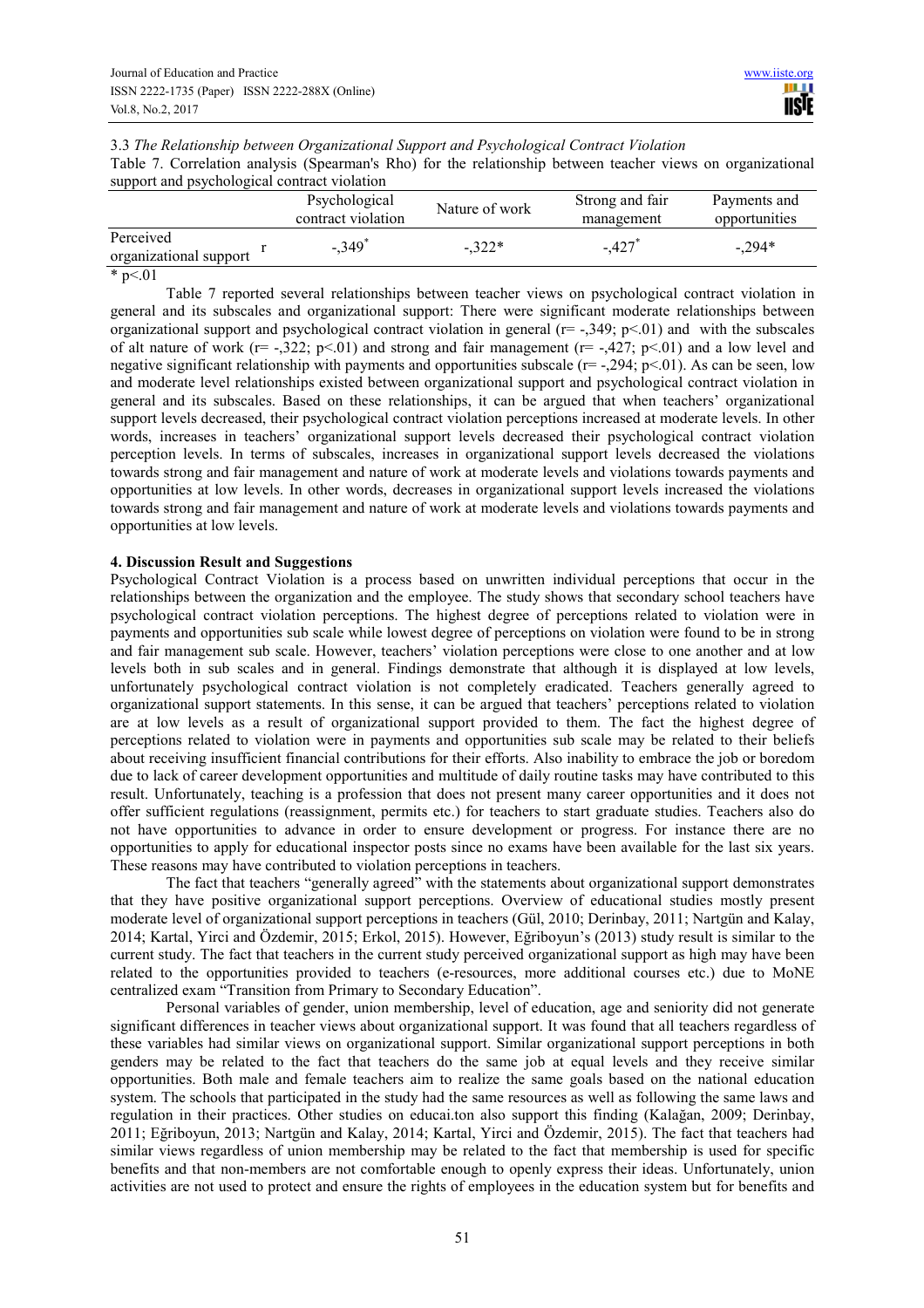interests. The finding that teachers with undergraduate and graduate degrees had similar views may be related to low number of teachers with graduate degrees at schools. The need for organizational support is among the basic social-psychological needs and it is only natural that teachers with undergraduate and graduate degrees both think alike. Similarly, in their studies, Derinbay (2011), Eğriboyun (2013) and Nartgün and Kalay (2014) also didn't find significant differences among teachers in terms education. Teachers had similar views on organizational support regardless of age and seniority. While the findings in the current study related to age variable were found to be similar to the results of Eğriboyun' s (2013) research, there were differences with Kalağan (2009), Gül (2010) and Derinbay's(2011) study. In terms of seniority, results of the current research were found to be similar to those of Eğriboyun (2013), Nartgün and Kalay (2014), Kartal, Yirci and Özdemir (2015) whereas these results were found to be different than the results of Kalağan (2009) and Derinbay's (2011) study. The finding that teachers had similar views regardless of seniority or age may be related to the fact that perceptions regarding support were independent of age or seniority and need for support were observed in all ages and seniority levels.

While teacher views were found to be similar in psychological contract violation in terms of union membership, age and seniority variables; they differed in the total and in some sub scales in terms of gender and level of education. In terms of gender, male and female teachers were found to think differently in the total scale and in nature of work sub scale. Compared to male teachers, female teachers were believed to perceive higher level of violations in nature of work sub scale and in total scale. This finding may be related to the fact that female teachers are more detail oriented and questioning and also administrative behaviors that emit the feelings of not being protected in the organization in terms of rights. This finding is similar to the results of Büyükyılmaz and Çakmak's (2015) study conducted on academicians, but, it is different from that of Yiğit (2015) and Selekler's (2007) study. On the other hand, male and female teachers were found to share the same beliefs about strong and fair management and payments and opportunities sub scales. This finding may have originated from the existence of gender neutral legislations in teaching profession and equal opportunities provided to both genders.

Level of education variable generated differences in the total psychological contract violation scale and nature of work and payments and opportunities sub scales. In other words, teachers with graduate and undergraduate degrees had different psychological contract violation perceptions regarding the total scale and nature of work and payments and opportunities sub scales. Teachers with graduate degrees were found to have higher levels of psychological contract violation perceptions in general and in all sub scales. This finding may be related to increased awareness and higher expectations due to their increased knowledge of ideal situations in education. On the other hand, this finding may be related to low numbers of teachers with graduate degrees in educational organizations. However, teachers with graduate and undergraduate degrees had similar psychological contract violation perceptions regarding strong and fair management. Independent of education levels, this finding may be related to social structure that cautions against opposing administrators even when they display negative behaviors.

It was observed that teacher had similar views in the total scale and in the sub scales in terms of union membership, age and seniority. These findings were found to be consistent with those of Yiğit (2015) and Selekler (2007) in terms of age variable and with those of Yiğit (2015) in terms of seniority. However, Büyükyılmaz and Çakmak (2015) reported that academicians had different psychological contract violation perceptions based on their seniority. Common aspects that are embedded in the nature of this profession such as being respected and valued may have contributed to similar beliefs regardless of their ages and political *identities* 

A negative relationship was identified between organizational support and psychological contract violation in general. It was observed that increases in organizational support decreases psychological contract violation perceptions at moderate levels in total, decreases psychological contract violation perceptions at moderate levels in nature of work and strong and fair management subscales and decreases psychological contract violation perceptions at low levels in payments and opportunities sub scale. Paillé (2015) also reported that when employees are provided with organizational support, they can overcome psychological contract violation perceptions more easily. Therefore, it should be remembered that psychological contract violation perceptions at schools are possible and organizational support may reduce these perceptions. More beneficial arrangements in the psychological contract for both parties or for the employee will help strengthen the relationship between employees and the organization (Tomprou, Rousseau and Hansen, 2015). Some arrangements can be undertaken by taking the regulatory role of organizational support into consideration. For instance, teachers should be provided with career advancement opportunities and opportunities for graduate education and advancement should be guaranteed by laws to help them overcome their anxiety in this regard. Professional achievements of teachers should be rewarded, vital significance of teachers for society should be taken into the agenda of print and visual media and teachers' esteem should be strengthened in the eyes of the public. Here, the most important responsibility is given to the school administrator who will act as a bridge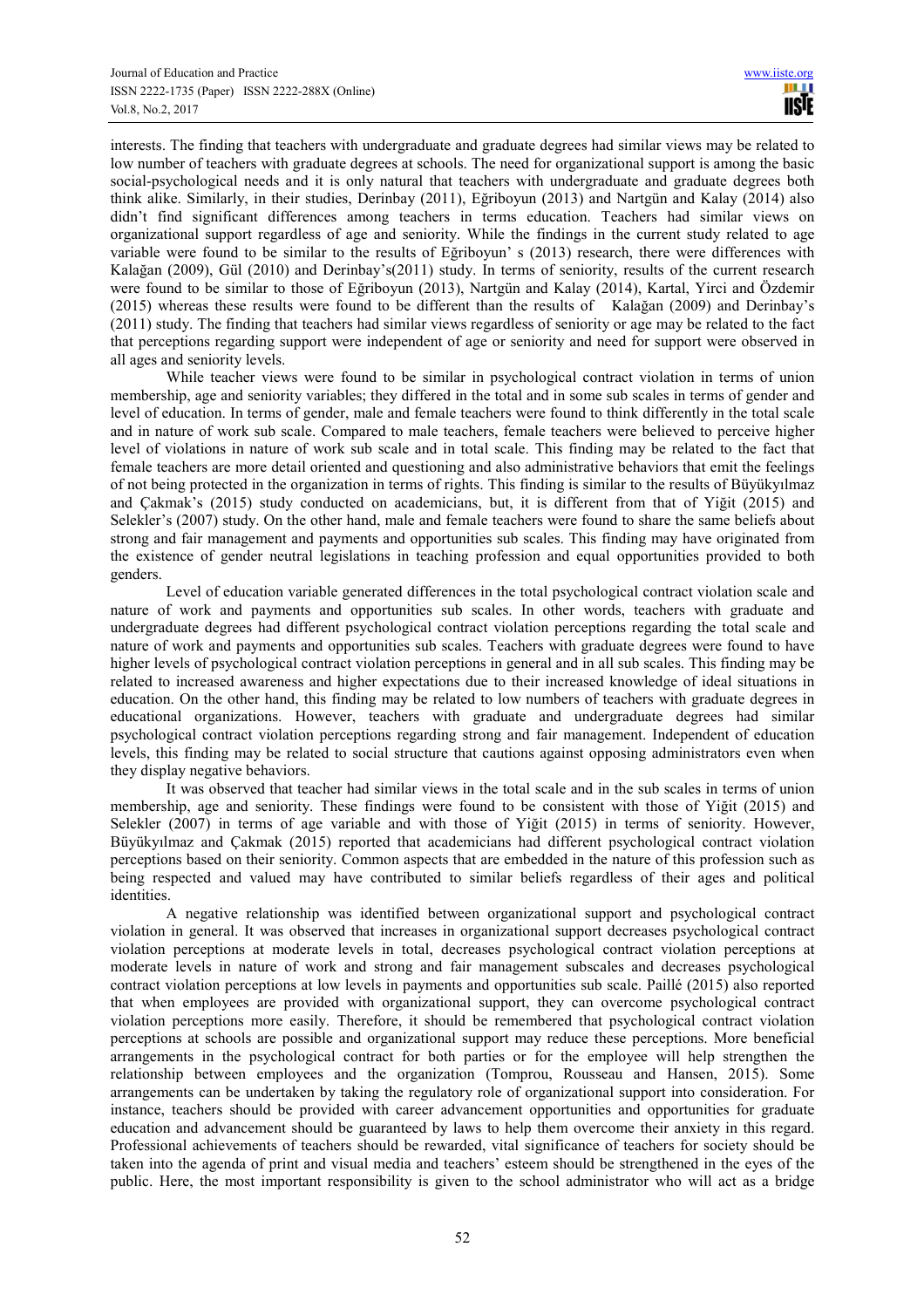between the school and the teacher. Administrator behaviors are crucial to provide organizational support and minimize violation perceptions. Teachers' organizational support perceptions will increase and violation perceptions will decrease when administrators respect teachers' personalities, display equal, objective and impartial behaviors, avoid negative, interfering, criticizing and distributive behaviors, provide ongoing contributions to educational environments and are open and accountable. Selection of school administrators are not based on any educational criteria and existence of administrators with low levels of education that are closed to innovations will affect the violation perceptions of professional teachers who are open for developments. Level of support that will be provided by school administrators who are not trained well in their own fields is also open for discussion. Existence of administrators who are open to personal development and continuous learning and who can question the absolute accuracy of their own realities, their effective communication with teachers and provision of the foundations for strong empathy to build unity in goals and objectives will prevent the establishment of psychological contract violation perceptions and ensure building quality schools along with support perceptions.

Some suggestions developed in line with research results are presented:

- Current study reports the existence of psychological contract violation perceptions in secondary schools, albeit at low levels but does not present the causes. The causes for psychological contract violation perceptions in teachers should be demonstrated in different studies.

-Positive discrimination should be ensured in work life to reduce female teachers' psychological contract violation perceptions

- Reasons for the differences in psychological contract violation perceptions between undergraduate and graduate teachers in *nature of work* sub scale should be studied to and teachers should be presented with objective and concrete career advancement opportunities in order to elevate the status of the teaching profession.

- Salaries should be improved and resources allocated to teachers should be increased in order to eliminate the psychological contract violation perceptions between undergraduate and graduate teachers in terms of *payments and opportunities*.

-Level of organizational support provided at secondary schools should be increased in terms of both management practices and administrator behaviors to reduce psychological contract violation perceptions.

## **References**

- Akın, M. (2008). Örgütsel destek, sosyal destek ve iş/aile çatışmalarının yaşam tatmini üzerindeki etkileri. *Bozok Üniversitesi SBE Dergisi*, 25(2), 141-170.
- Aselage, J. & Eisenberger, R. (2003). Percived organizational support and psychological contracts: A theorical integration. *Journal of Organizational Behaviour,* 24, 491-509.
- Büyükyılmaz, A. & Çakmak, F. (2015). Psikolojik Sözleşme ihlal algısının devlet ve vakıf üniversitelerinde görev yapan akademisyenler kapsamında karşılaştırmalı analizi. *Karabük Üniversitesi Sosyal Bilimler Enstitüsü Dergisi*, 5(1), 48-71.
- Conway, N. &e Briner, R. B. (2002). A daily diary study of affective responses to psychological contract breach and exceeded promises. *Journal of Organizational Behavior,* 23(3), 287-302.
- Coyle-Shapiro, Jacqueline A-M. & Conway, N. (2005). Exchange relationships: Examining psychological contracts and perceived organizational support. *Journal of Applied Psychology*, 90(4), 774-781.
- Doğan, S. & Demiral, Ö. (2009). Örgütsel bağlılığın sağlanmasında personel güçlendirme ve psikolojik sözleşmenin etkisine ilişkin bir araştırma. *Erciyes Üniversitesi İktisadi ve İdari Bilimler Fakültesi Dergisi,* 32(48), 47-80.
- Eisenberger, R., Cummings, J., Armeli, & Lynch, P. (1997). Perceived organizational support, discretionary treatment and job satisfaction*. Journal of Applied Psychology*, 82(5), 812-820.
- Eisenberger, R., Huntington, R., Hutchison, S. & Sowa, D. (1986). Perceived organizational support. *Journal of Applied Psychology,* 71(3), 500-507.
- Eisenberger, R., Armeli, S., Rexwinkel, B., Lynch, P. D. & Rhoades, L. (2001). Reciprocation of perceived organizational support. *Journal of Applied Psychology,* 86(1), 42-51.
- Eğriboyun, D. (2013). Ortaöğretim okullarında görev yapan yönetici ve öğretmenlerin örgütsel güven, örgütsel destek ve örgütsel bağlılıkları arasındaki ilişki, Unpublished Doctoral Dissertation, Abant İzzet Baysal University, Bolu.
- Derinbay, D. (2011). İlköğretim okullarında görev yapan öğretmenlerin algıladıkları örgütsel destek düzeyleri. Unpublished Master Thesis, Pamukkale University, Denizli.
- Gül, A. L. (2010). Lise öğretmenlerinin algılarına göre örgütsel destek (Ankara ili örneği). Unpublished Doctoral Dissertation, Hacettepe University, Ankara.
- İyigün, N. Ö. (2011). Psikolojik kontratın örgütsel sapma üzerindeki etkisinde kişilik özelliklerinin rolü ve bir araştırma*,* Unpublished Doctoral Dissertation, Marmara University, İstanbul.
- İyigün, N. Ö. & Çetin, C. (2012). Psikolojik kontratın örgütsel sapma üzerindeki etkisi ve ilaç sektöründe bir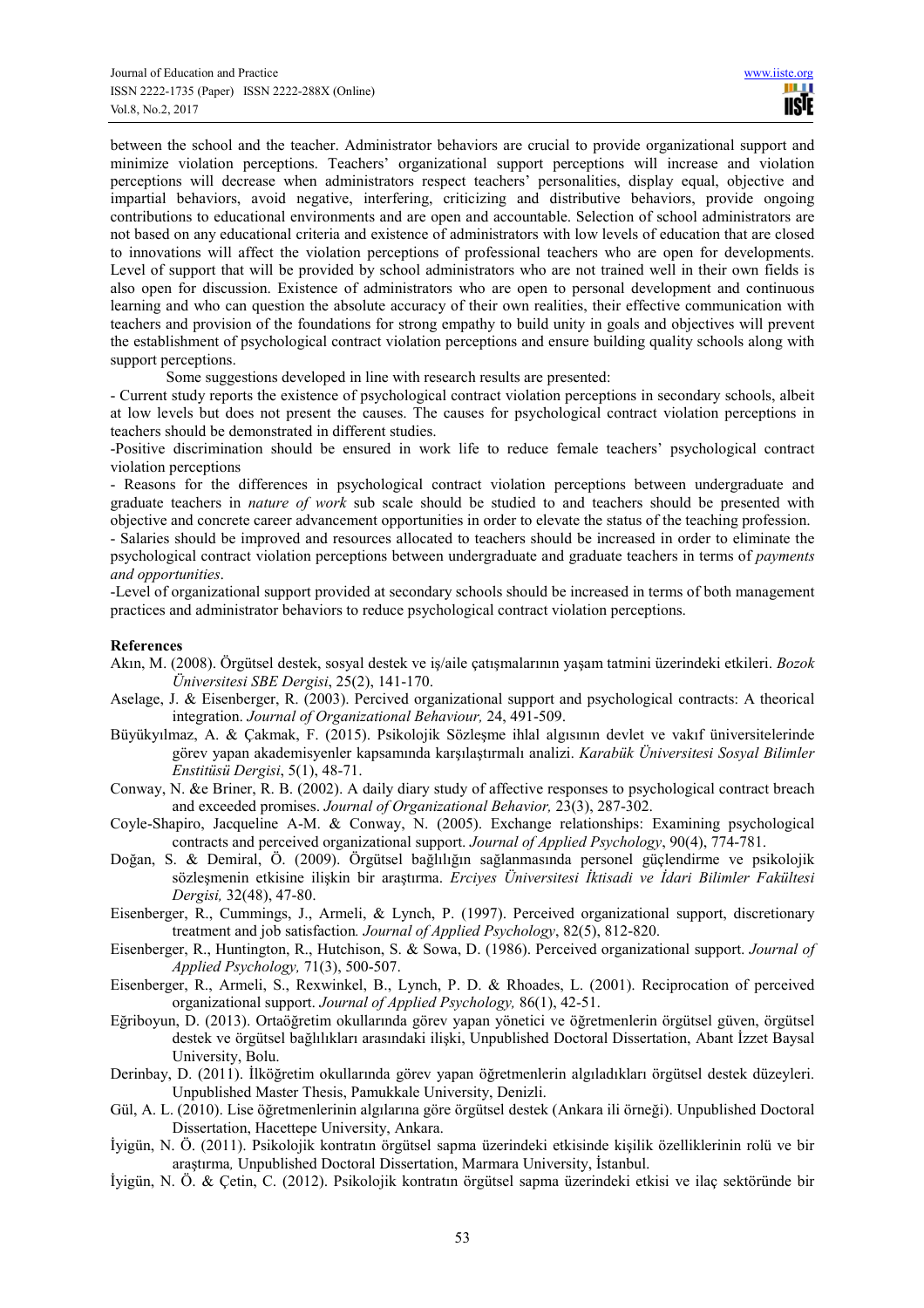araştırma. *Öneri Dergisi,* 10(37), 15-29.

- İşci. E. (2010). Psikolojik sözleşme ihlalinin örgütsel vatandaşlık davranışı ve işten ayrılma niyeti üzerindeki etkisinde güvenin rolü. Unpublished Doctoral Dissertation, Marmara University, İstanbul.
- Kalağan, G. (2009). Araştırma görevlilerinin örgütsel destek algıları ile örgütsel sinizm tutumları arasındaki ilişki. Unpublished Master Thesis, Akdeniz University, Antalya.
- Karakurt, A. (2012). Öğretmenlerin iş yerinde yalnızlık düzeyinin örgütsel destek ve bazı değişkenler açısından incelenmesi, Unpublished Master Thesis, Necmeddin Erbakan University, Konya.
- Karasar, N. (2012). *Bilimsel araştırma yöntemleri* (24.Baskı), Ankara: Nobel Akademik Yayıncılık.
- Kartal, S. E., Yirci, R. & Özdemir, T. Y. (2015). Öğretmenlerde algılanan örgütsel destek düzeyi ile yaşam memnuniyeti arasındaki ilişkinin incelenmesi. *Dicle Üniversitesi Ziya Gökalp Eğitim Fakültesi Dergisi*, 24, 477-504.
- Keskinkılıç Kara, S. B., Zafer Güneş, D. & Nazar Aydoğan, N. (2015). Perceived organizational support and organizational trust in primary schools. *International Journal of Human Sciences,* 12(2), 385-393.
- Kiewitz, C., Lloyd, D. R. S, Zagenczyk, T. & Hochwarter, W. (2009). The interactive effects of psychological contract breach and organizational politics on perceived organizational support: Evidence from two longitudinal studies. *Journal of Management Studies*, 46 (5), 806-834.
- Krejcie, R. V. & Morgan, D. W. (1970). Determining sample size for research activities. *Educational and Psychological Measurement,* 30, 607-610.
- Kurtessis, J. N., Eisenberger, R., Ford, M. T., Buffardi, L. C., Stewart, K. A. & Adis, C. S. (2015). Perceived organizational support: A Meta analytic evaluation of organizational support theory. *Journal of Management*. 1-31, DOI: 10.1177/0149206315575554.
- Lo, S. & Aryee, S. (2003). Psychological contract breach in a Chinese context: An integrative approach. *Journal of Management Studies,* 40(4), 1005-1020.
- Nartgün, Ş. S. & Kalay, M. (2014). Öğretmenlerin örgütsel destek, örgütsel özdeşleşme ile örgütsel sinizm düzeylerine ilişkin görüşleri. *Turkish Studies - International Periodical for The Languages, Literature and History of Turkish or Turkic,* 9(2), 1361-1376.
- Neves, P. & Eisenberger, R. (2014). Perceived organizational support and risk taking. *Journal of Managerial Psychology*, 29(2), 187-205.
- Özbek, M. F. & Kosa, G. (2009). Duygusal bağlılık, örgütsel destek, üst yönetim desteği ve personel güçlendirmenin hizmet kalitesi üzerindeki etkisi: Kırgızistan'da banka işgörenleri üzerinde bir uygulama. *Erciyes Üniversitesi İktisadi ve İdari Bilimler Fakültesi Dergisi,* 34, 189–212.
- Özdevecioğlu, M. (2003). Algılanan örgütsel destek ile örgütsel bağlılık arasındaki ilişkilerin belirlenmesine yönelik bir araştırma. *Dokuz Eylül Üniversitesi İİBF Dergisi*, 180(2), 113-130.
- Paillé, P. (2015). Perceived organizational support and work outcomes: The mediating role of psychological contract violation. *International Journal of Organizational Analysis*, 23(2), 191-212.
- Selekler, Z. (2007). Öğretmenlerde örgütsel adalet ve psikolojik sözleşme ihlal algısı*.* Unpublished Master Thesis, Kocaeli University, Kocaeli.
- Şahin, M., D. (2010). Örgütsel özdeşleşme. In *Örgütsel davranışta güncel konular* Özler, D.E. (Ed.), (pp. 81- 100), Bursa: Ekin Basım Dağıtım.
- Morrison, E., W. & S., L. Robinson (1997). When employees feel betrayed: A model of how psychological contract violation develops. *Academy of Management Review*, 22(1), 226-256.
- Rhoades, L. & Eisenberger, R. (2002). Perceived organizational support: A review of the literature. *Journal of Applied Psychology*, (87)4, 698-714.
- Robinson, S. L. & Rousseau, D. M. (1994). Violating the psychological contract: Not the exception but the norm, *Journal of Organizational Behavior*, 15(3), 245-259.
- Rousseau, D. M. (1989). Psychological and implied contracts in organizations. *Employee Responsibilities and Rights Journal,* 2(2), 121-139.
- Shore, L. M. & Tetrick, L. E. (1994). The Psychological Contract as an Explanatory Framework. In Carl L. Cooper & Denise M. Rousseau (Ed.), *Employment relationship, trends in organizational behavior* (Vol. 1, pp 91-109). England, Chichester: John Wiley & Sons.
- Suazo, M. M. & Turnley, W. H. (2010). Perceived organizational support as a mediator of the relations between individual differences and psychological contract. *Journal of Managerial Psychology,* 25(6), 620-648.
- Tomprou, M., Rousseau, D. M. & Hansen, S. D. (2015). The psychological contracts of violation victims: A post-violation model. *Journal of Organizational Behavior*, 36, 561–581.
- Üçok, D. & Torun, A. (2014). Tükenmişliği etkileyen olumsuz tutum ve beklentiler: Sinik tutum ve psikolojik sözleşme ihlali algısı üzerine bir araştırma. *Atatürk Üniversitesi İktisadi ve İdari Bilimler Dergisi,*  28(1), 231-250.
- Wayne, S.J., Shore, L.M. & Liden, R.C. (1997). Perceived organizational support and leader-member exchange: A social exchange perspective. *Academy of Management Journal,* 40, 82-112.